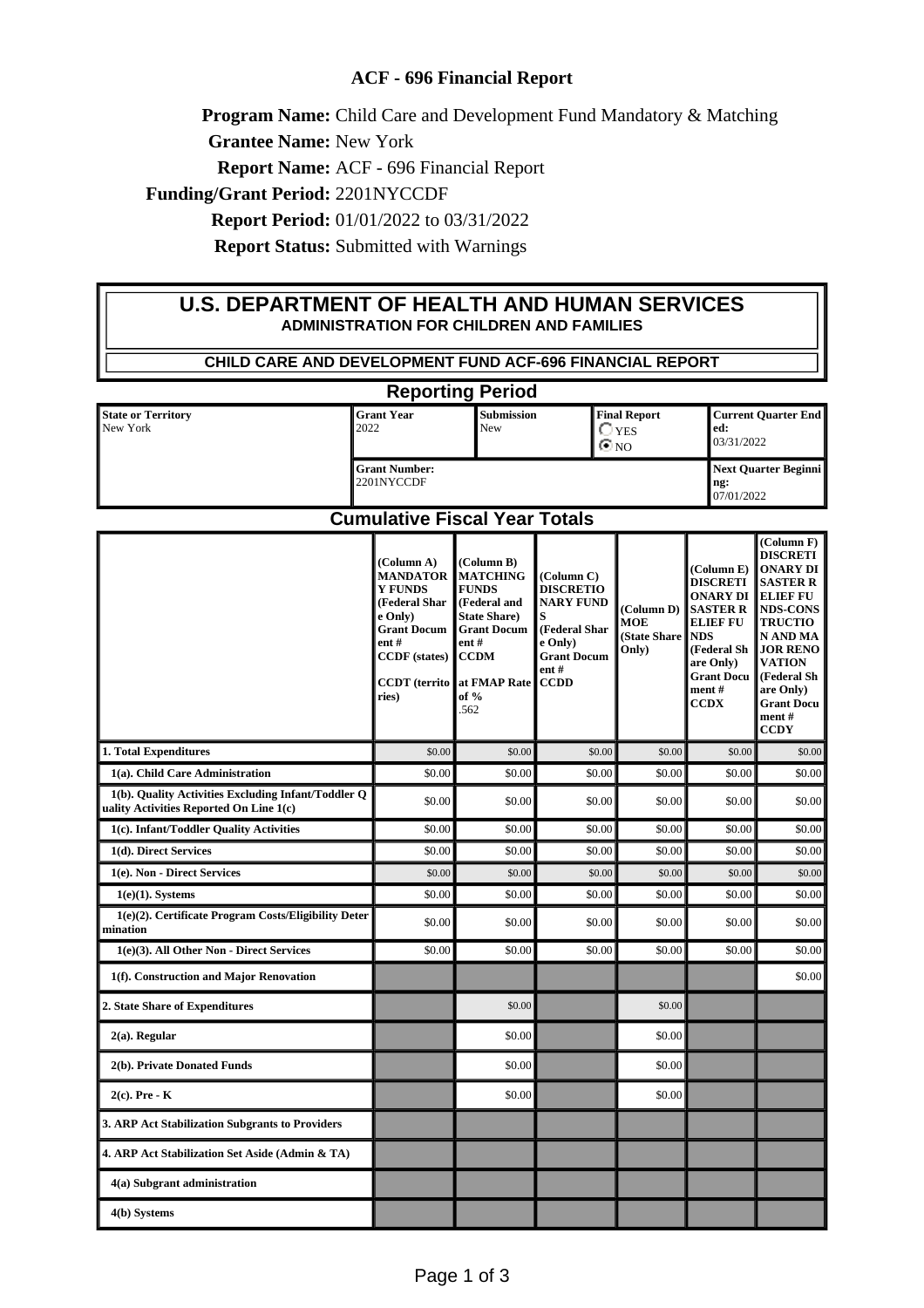| $4(c)$ TA - application                                                                                                                                                                      |                                                                  |                 |                                                      |  |        |        |
|----------------------------------------------------------------------------------------------------------------------------------------------------------------------------------------------|------------------------------------------------------------------|-----------------|------------------------------------------------------|--|--------|--------|
| $4(d)$ TA - implementation                                                                                                                                                                   |                                                                  |                 |                                                      |  |        |        |
| 4(e) Publicity                                                                                                                                                                               |                                                                  |                 |                                                      |  |        |        |
| 4(f) Activities to build supply                                                                                                                                                              |                                                                  |                 |                                                      |  |        |        |
| 5. Federal Share of Expenditures                                                                                                                                                             | \$0.00                                                           | \$0.00          | \$0.00                                               |  | \$0.00 | \$0.00 |
| 6. Federal Share of Unliquidated Obligations                                                                                                                                                 | \$71,388,796.00                                                  | \$83,882,002.00 | \$96,409,310.00                                      |  | \$0.00 | \$0.00 |
| 7. Awarded                                                                                                                                                                                   | \$71,388,796.00                                                  | \$83,882,002.00 | \$95,226,510.00                                      |  | \$0.00 | \$0.00 |
| 8. Transfer From TANF                                                                                                                                                                        |                                                                  |                 | \$1,182,800.00                                       |  |        |        |
| 9. Unobligated Balance                                                                                                                                                                       | \$0.00                                                           | \$0.00          | \$0.00                                               |  | \$0.00 | \$0.00 |
| 9(a). Was the State or Territory unable to obligate a<br>t least 50% of the CCDF stabilization grants by Dece<br>mber 11, 2021?                                                              |                                                                  |                 |                                                      |  |        |        |
| 10. Federal Funds Requested : Estimates For Next Q<br>uarter (Refer to Next Quarter Beginning Date Abov<br>e.)                                                                               |                                                                  |                 | $$15,297,600.00$ \$13,765,118.00 \$39,528,658.00     |  |        |        |
| Please refer to redistribution and reallotment of funds information information in the instructions.                                                                                         |                                                                  |                 |                                                      |  |        |        |
| 11. Redistributed Funds (September 30 Submittal): If<br>available, does the State or Territory request redistri<br>buted funds? [Mandatory (territories, per ARP Act);<br>Matching (states)] | $\odot$ Yes $\bigcirc$ N $\bigcirc$ Yes $\bigcirc$ N<br>$\Omega$ |                 |                                                      |  |        |        |
| 11(a). If yes, does the State or Territory request a li<br>mit to the redistributed funds received?                                                                                          | \$0.00                                                           | \$0.00          |                                                      |  |        |        |
| 12. Reallotted Funds: If available, does the State requ<br>est reallotted discretionary or stabilization funds?                                                                              |                                                                  |                 | $\mathbf{\Theta}$ Yes $\mathbf{\Theta}$ N<br>$\circ$ |  |        |        |

## **Cumulative Supplemental Funds Totals**

|                                                                                                | (Column G)<br><b>DISCRETI</b><br><b>ONARY CA</b><br><b>RES ACT F</b><br><b>UNDS</b><br>(Federal Sha<br>re Only)<br><b>Grant Docu</b><br>ment #<br>CCC3 | (Column H)<br><b>DISCRETI</b><br><b>ONARY CR</b><br><b>RSA ACT F</b><br><b>UNDS</b><br>(Federal Sha<br>re Only)<br><b>Grant Docu</b><br>ment#<br>CCC <sub>5</sub> | (COLUMN<br>I)<br><b>SUPPLEME</b><br><b>NTAL DISC</b><br><b>RETIONAR</b><br>Y ARP ACT<br><b>FUNDS</b><br><b>Grant Docu</b><br>ment # CDC<br>6 | (COLUMN<br>J)<br><b>STABILZA</b><br><b>TION ARP</b><br><b>ACT FUND</b><br>S<br><b>Grant Docu</b><br>ment # CSC<br>6 |  |
|------------------------------------------------------------------------------------------------|--------------------------------------------------------------------------------------------------------------------------------------------------------|-------------------------------------------------------------------------------------------------------------------------------------------------------------------|----------------------------------------------------------------------------------------------------------------------------------------------|---------------------------------------------------------------------------------------------------------------------|--|
| 1. Total Expenditures                                                                          | \$0.00                                                                                                                                                 | \$0.00                                                                                                                                                            | \$0.00                                                                                                                                       | \$0.00                                                                                                              |  |
| 1(a). Child Care Administration                                                                | \$0.00                                                                                                                                                 | \$0.00                                                                                                                                                            | \$0.00                                                                                                                                       |                                                                                                                     |  |
| 1(b). Quality Activities Excluding Infant/Toddler Qual<br>ity Activities Reported On Line 1(c) | \$0.00                                                                                                                                                 | \$0.00                                                                                                                                                            | \$0.00                                                                                                                                       |                                                                                                                     |  |
| 1(c). Infant/Toddler Quality Activities                                                        | \$0.00                                                                                                                                                 | \$0.00                                                                                                                                                            | \$0.00                                                                                                                                       |                                                                                                                     |  |
| 1(d). Direct Services                                                                          | \$0.00                                                                                                                                                 | \$0.00                                                                                                                                                            | \$0.00                                                                                                                                       |                                                                                                                     |  |
| 1(e). Non - Direct Services                                                                    | \$0.00                                                                                                                                                 | \$0.00                                                                                                                                                            | \$0.00                                                                                                                                       |                                                                                                                     |  |
| $1(e)(1)$ . Systems                                                                            | \$0.00                                                                                                                                                 | \$0.00                                                                                                                                                            | \$0.00                                                                                                                                       |                                                                                                                     |  |
| 1(e)(2). Certificate Program Costs/Eligibility Determi<br>nation                               | \$0.00                                                                                                                                                 | \$0.00                                                                                                                                                            | \$0.00                                                                                                                                       |                                                                                                                     |  |
| 1(e)(3). All Other Non - Direct Services                                                       | \$0.00                                                                                                                                                 | \$0.00                                                                                                                                                            | \$0.00                                                                                                                                       |                                                                                                                     |  |
| 1(f). Construction and Major Renovation                                                        |                                                                                                                                                        |                                                                                                                                                                   |                                                                                                                                              |                                                                                                                     |  |
| 2. State Share of Expenditures                                                                 |                                                                                                                                                        |                                                                                                                                                                   |                                                                                                                                              |                                                                                                                     |  |
| $2(a)$ . Regular                                                                               |                                                                                                                                                        |                                                                                                                                                                   |                                                                                                                                              |                                                                                                                     |  |
| 2(b). Private Donated Funds                                                                    |                                                                                                                                                        |                                                                                                                                                                   |                                                                                                                                              |                                                                                                                     |  |
| $2(c)$ . Pre - K                                                                               |                                                                                                                                                        |                                                                                                                                                                   |                                                                                                                                              |                                                                                                                     |  |
| 3. ARP Act Stabilization Subgrants to Providers                                                |                                                                                                                                                        |                                                                                                                                                                   |                                                                                                                                              | \$0.00                                                                                                              |  |
| 4. ARP Act Stabilization Set Aside (Admin & TA)                                                |                                                                                                                                                        |                                                                                                                                                                   |                                                                                                                                              | \$0.00                                                                                                              |  |
| 4(a). Subgrant administration                                                                  |                                                                                                                                                        |                                                                                                                                                                   |                                                                                                                                              | \$0.00                                                                                                              |  |